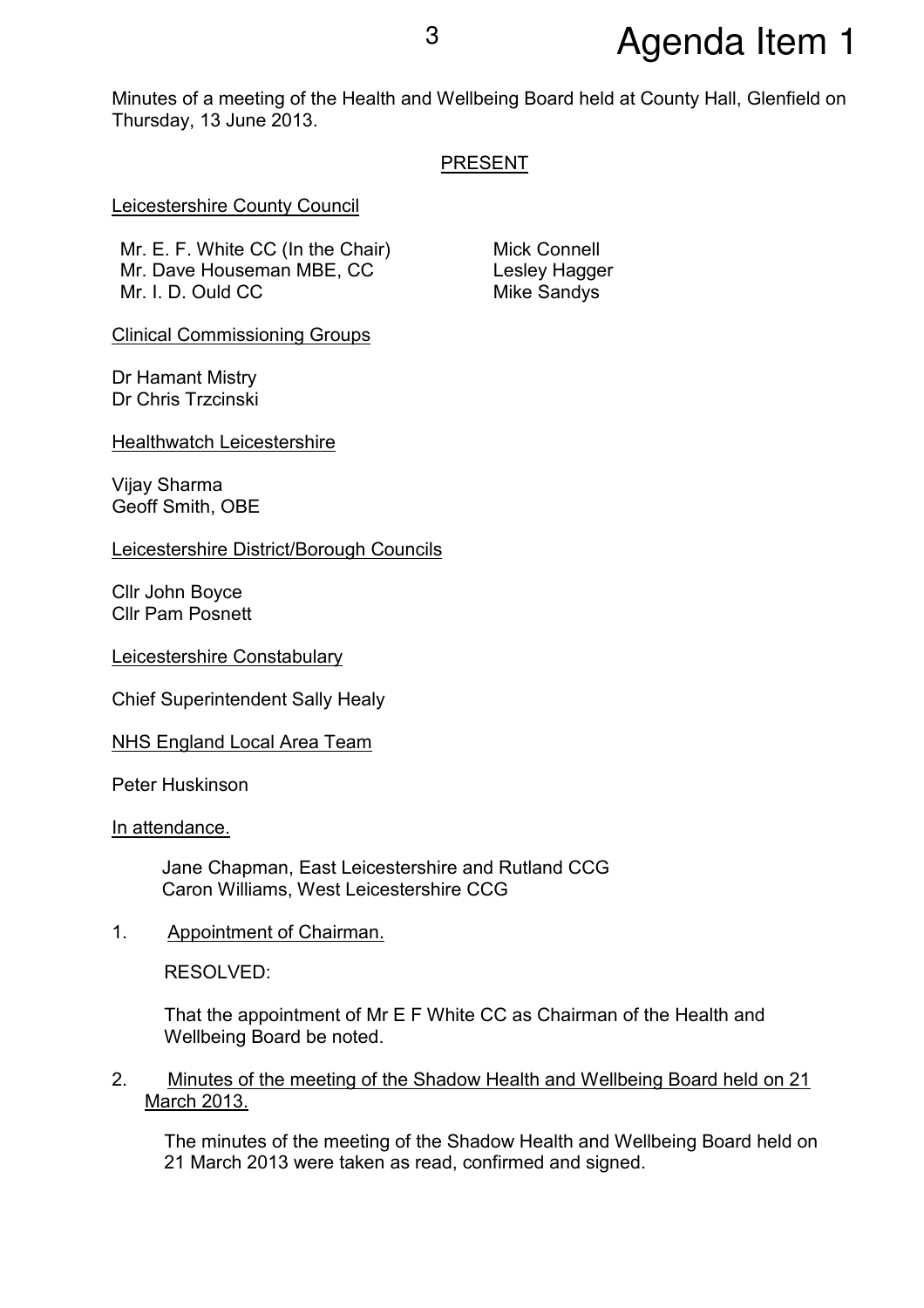#### 3. Urgent Items.

There were no urgent items for consideration.

## 4. Declarations of interest.

The Chairman invited members who wished to do so to declare any interest in respect of items on the agenda for the meeting.

 Mr I D Ould CC declared a personal interest in all items on the agenda as he was a Governor of George Eliot Hospital NHS Foundation Trust.

Geoff Smith OBE declared a personal interest in all items on the agenda as he was a Patient Advisor at the University Hospitals of Leicester NHS Trust

Vijay Sharma declared a personal interest in the update from the Leicestershire and Rutland Substance Misuse Partnership Board (item 12 refers) as she was a Non-Executive Director of the Probation Board.

Cllr John Boyce declared a personal interest in the report on Support for People with Learning Disabilities (item 13 refers) as he and his wife supported a person with learning disabilities.

## 5. Position Statement by the Chairman.

The Chairman presented a position statement on the following matters:-

Update on Policy and Regulatory Matters Progress of the Care Bill Procurement Choice and Competition Regulations National Institute of Health and Care Excellence Books on Prescription Board Development Sessions Health and Wellbeing Leadership Events: Delivering Improved Outcomes for Local Communities.

The Chairman also reported that the Secretary of State for Health had announced on the previous day that the review of children's heart surgery in England was suspended pending further consideration by NHS England.

A copy of the position statement is filed with these minutes.

## 6. Operating Protocol and Code of Conduct for Co-opted Members of the Health and Wellbeing Board.

The Board considered a report of Leicestershire County Council's County Solicitor which presented the proposed Code of Conduct for co-opted members of the Health and Wellbeing Board and the operating principles to ensure the effective governance of the Board. A copy of the report marked 'Agenda Item 6' and a copy of a revised version of Appendix B is filed with these minutes.

It was noted that Healthwatch would continue with the arrangement that LINk members had on the Shadow Board for having named substitutes.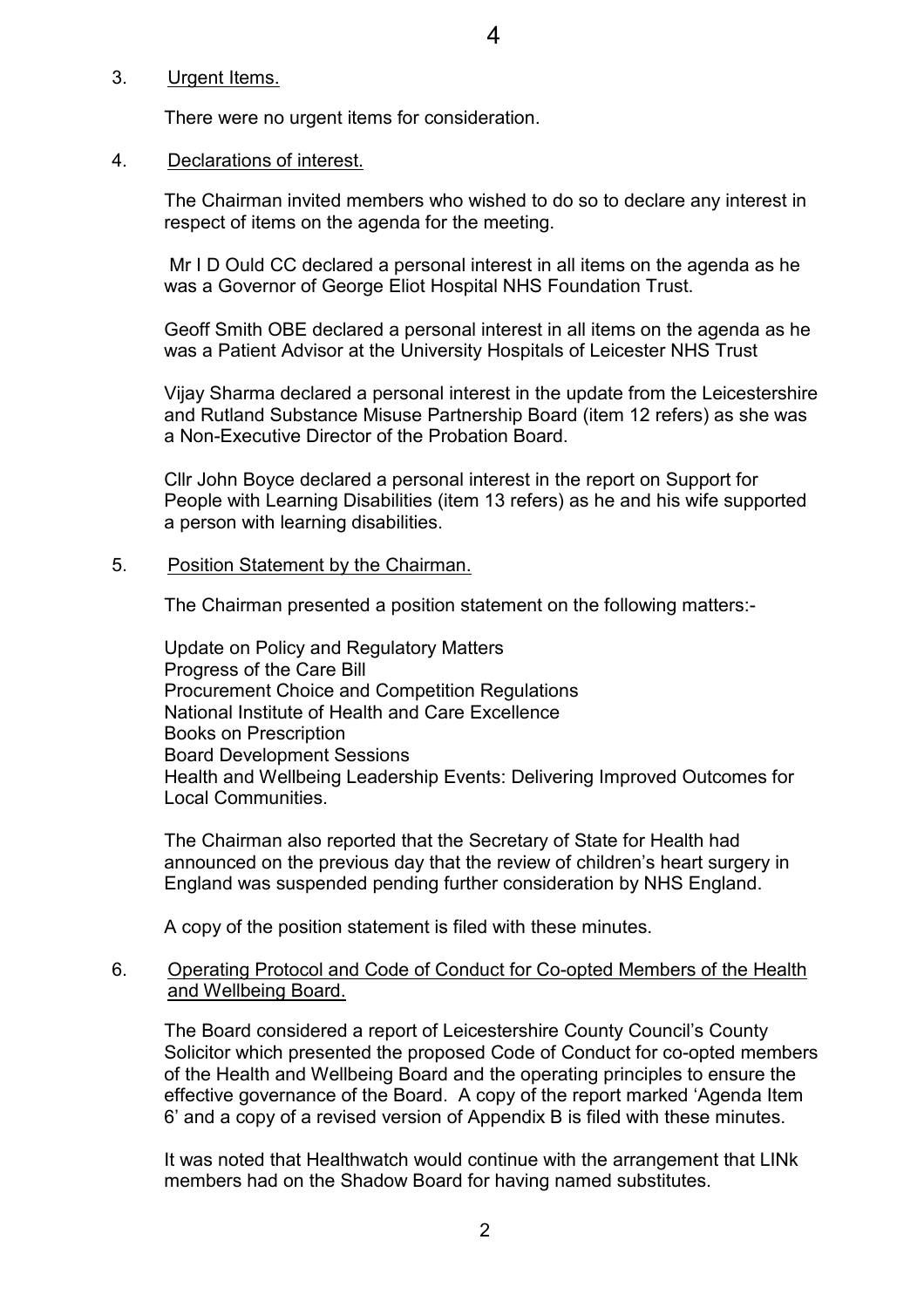RESOLVED:

- (a) That the Operating Principles for the Health and Wellbeing Board be approved;
- (b) That the proposed Code of Conduct for co-opted members of the Health and Wellbeing Board, as set out in the revised Appendix B to this report, be approved for submission to the Corporate Governance Committee and County Council.

#### 7. Joint Health and Wellbeing Strategy Action Plans

The Board considered a report from the JSNA/JHWS Steering Board which provided an update on the progress that had been made to develop action plans for the delivery of the Joint Health and Wellbeing Strategy (JHWS). A copy of the report marked 'Agenda Item 7' is filed with these minutes.

It was noted that an easy read version of the JHWS would be developed.

RESOLVED:

- (a) That the Joint Health and Wellbeing Strategy Action Plans appended to the report be approved and that the Director of Public Health be authorised to make such minor adjustments as he considers necessary prior to publication of the action plans;
- (b) That the governance arrangements set out in the Joint Health and Wellbeing Strategy Action Plans be approved;
- (c) That the development of a performance framework linked to the action plans be approved to provide assurance to the Health and Wellbeing Board that actions are being delivered.

#### 8. Performance Update

The Board considered a joint report of the County Council's Chief Executive and the Greater East Midlands Commissioning Support Service Performance Team which provided an update on progress with establishing suitable performance oversight arrangements for the Board and its supporting subgroups and provided an update by exception of recent key performance issues raised through the various groups. A copy of the report marked 'Agenda Item 8' is filed with these minutes.

Arising from discussion the following points were raised:-

- (i) It would be helpful if ambulance response times were reported in a way which differentiated between performance in urban and rural areas. It was noted that, although EMAS' target was set at Trust level, CCG level data was expected to be available in three months' time. This data would be based on postcode areas.
- (ii) Some areas, such as delayed transfer of care, were complex as data was recorded by a number of different agencies and was therefore open to a number of interpretations.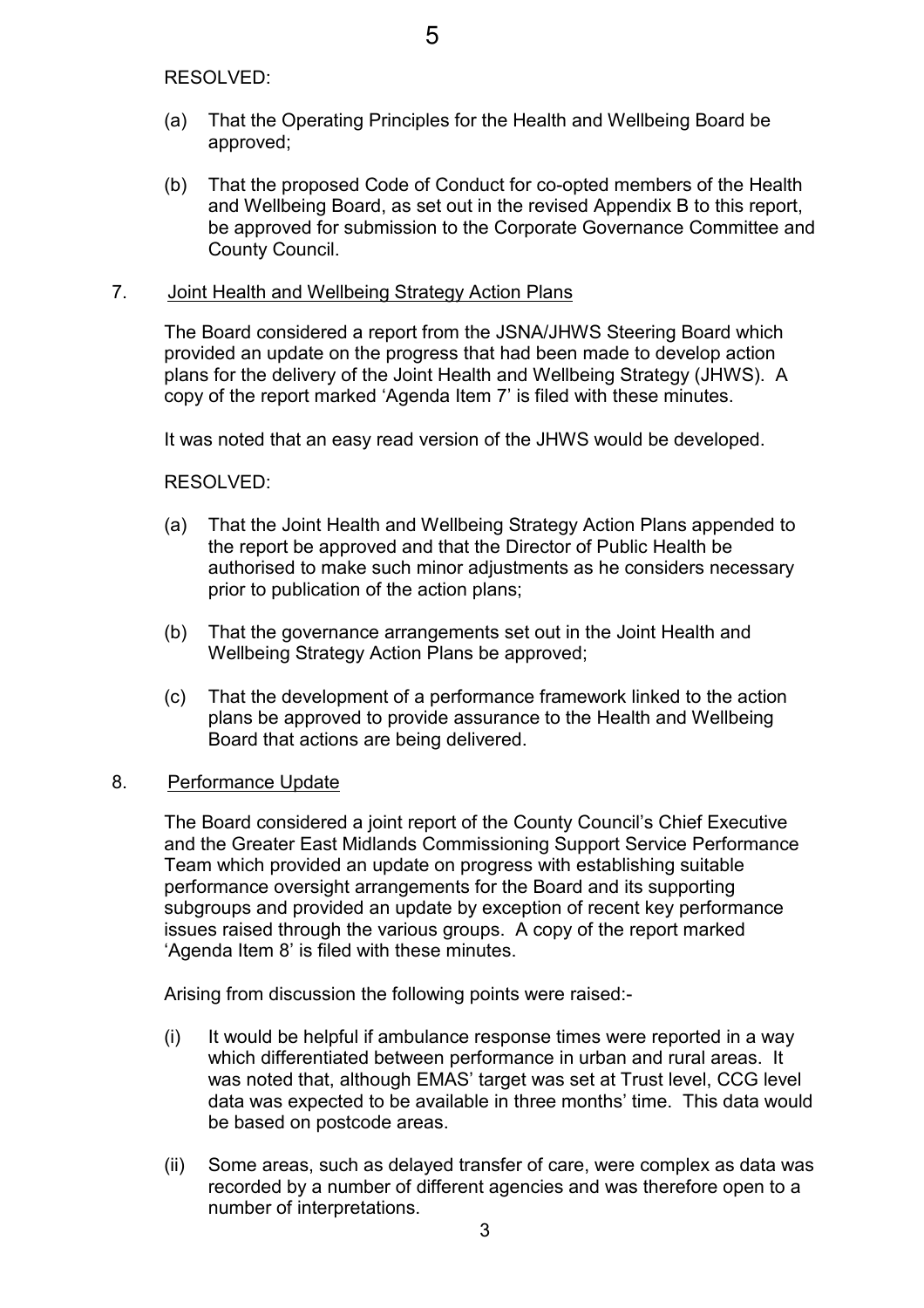- (iii) The performance framework included data from a mixture of commissioner and provider organisations. It was suggested that in future all data should be shown as commissioner led data.
- (iv) In future, the performance framework should include some contextual information in terms of the overall direction of travel. The Board should be able to distinguish between established trends and anomalies in the data by looking at the dashboard.

#### RESOLVED:

- (a) That the progress made to date in developing performance reporting arrangements to support the Board's role be noted;
- (b) That the performance summary and issues identified this quarter be noted;
- (c) That the comments now made be taken into account in the development of the performance framework and dashboard.
- 9. Longer Lives

The Board considered a report of the Director of Public Health which provided information on the launch of "Longer Lives" and a supplementary report which set out the key findings for Leicestershire. A copy of the report marked 'Agenda Item 9' and supplementary report is filed with these minutes.

#### RESOLVED:

- (a) That the launch of the Longer Lives project be noted;
- (b) That interventions to reduce premature mortality through the implementation of the Joint Health and Wellbeing Strategy continue to be supported.
- 10. Submission and delivery of the LLR response to the NHS England requirement for improving A&E performance across the LLR urgent care system.

The Board consider a report by the Urgent Care Programme Manager which set out a letter from NHS England regarding the delivery of the Accident and Emergency 4 hour standard and local plan and dashboard developed in response to this letter.

NHS England had set up a series of actions for local assurance on urgent care system resilience and delivery. A stock take against these actions had been undertaken; all activities would be led by the local Emergency Care Network.

It was noted that Healthwatch would be able to help with communications to patients and the public regarding access to services choosing the appropriate service for health care.

It would be important to ensure that the issues which would have the largest impact on improving performance were the focus of the improvement plan. A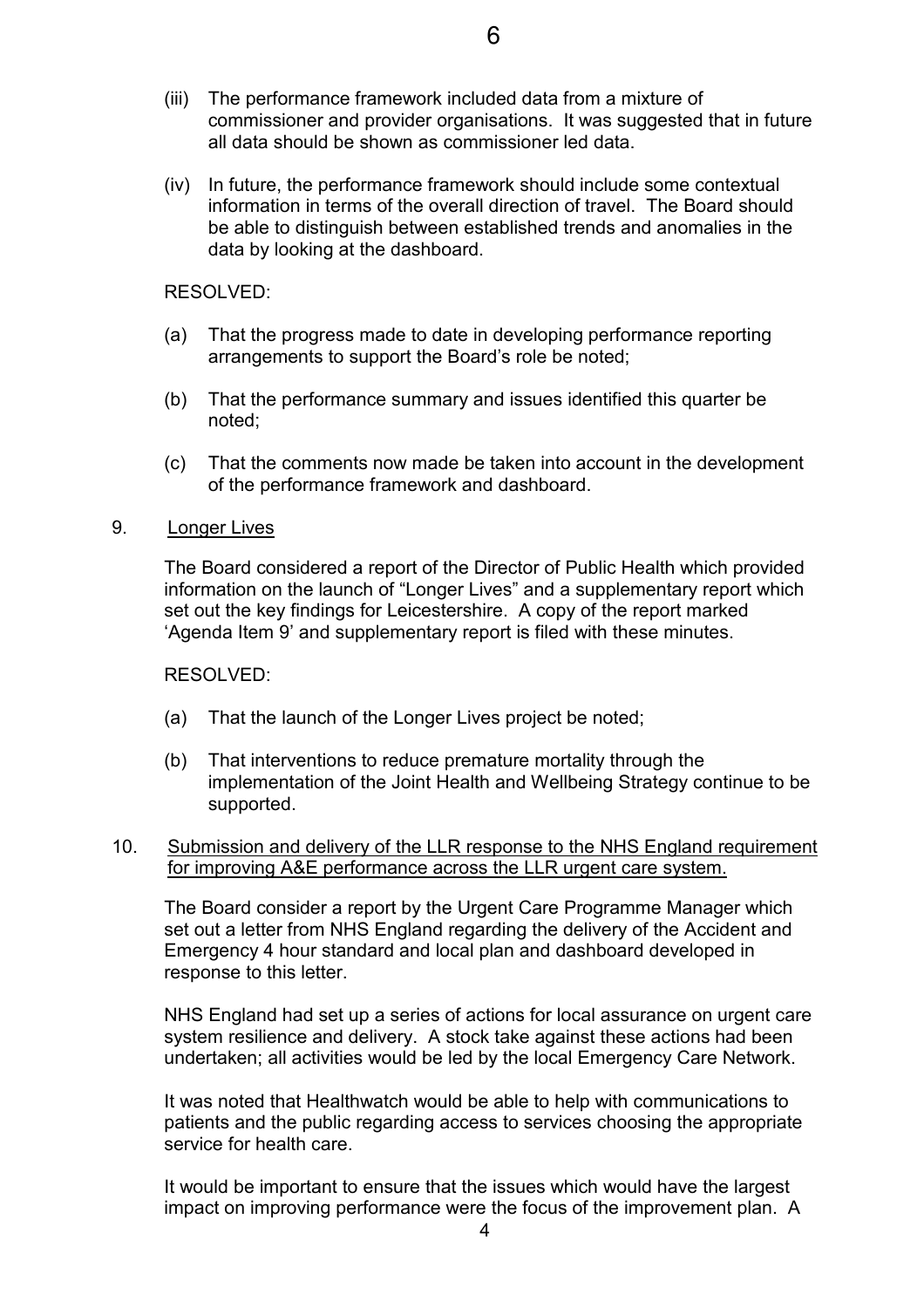report would be submitted to a future meeting of the Health and Wellbeing Board providing assurance on this issue.

RESOLVED:

- (a) That the approach taken by the three Clinical Commissioning Groups in Leicester, Leicestershire and Rutland in responding to the NHS submission requirements be noted;
- (b) That an update on the local improvement plan be submitted to a future meeting of the Health and Wellbeing Board.

## 11. Update from the Staying Healthy Board.

The Board considered a report from the Staying Healthy Board which provided an update on progress within the Staying Healthy Board on a review of its membership and format and support for the development of a Staying Healthy Commissioning Executive.

It was important for reports from the subgroups to provide assurance to the Health and Wellbeing Board that due regard was being paid to the Public Sector Equality Duty.

RESOLVED:

That the direction of travel for the Staying Healthy Board be supported.

## 12. Update from the Leicestershire and Rutland Substance Misuse Partnership Board.

The Board considered a report from the Leicestershire and Rutland Substance Misuse Partnership Board which provided an update on its work.

RESOLVED:

That the activity undertaken be noted.

## 13. Support for People with Learning Disabilities

The Board considered a report from the Integrated Commissioning Board which provided an update on the progress made on delivering the requirements of the Winterbourne View Concordat and arrangements for the completion of the Revised Joint Health and Social Care Self-Assessment Framework – Learning Disabilities.

The Board welcomed the actions that had been undertaken to improve the register and care plans for those with complex needs and the work to identify local service users and enable them to access all available opportunities by modernising their care in community settings.

It was noted that the initial stock take referred to in the Ministerial Letter would be approved the Chairman and circulated to members of the Health and Wellbeing Board for assurance once it had been submitted to the Department of Health on 5 July.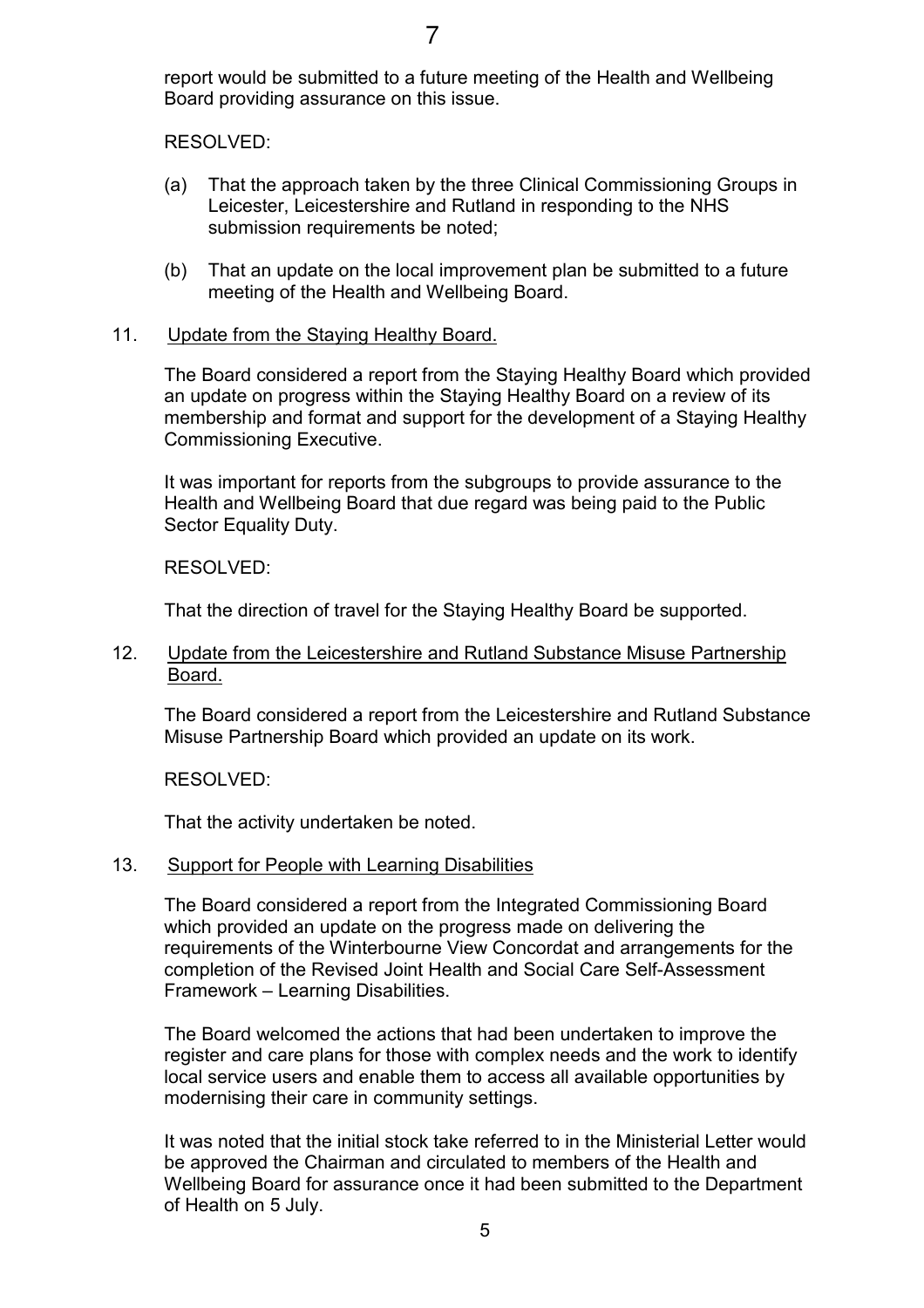RESOLVED:

- (a) That the contents of the report be noted;
- (b) That the Integrated Commissioning Board be requested to update the Health and Wellbeing Board on progress at a future meeting.

## 14. Scrutiny Review Panel on Children's Centres.

The Board considered a report of the Director of Children and Young People's Service which presented the findings of the County Council's Scrutiny Review Panel on Children's Centres and drew the recommendations to the attention of the Health and Wellbeing Board.

It was noted that, following the implementation of the Health and Social Care Act, NHS England was responsible for the commissioning of health visitors and that the Clinical Commissioning Groups were responsible for commissioning midwifery services. The two bodies worked closely together to ensure that care pathways were well defined to avoid gaps in the provision of care. It was suggested that Healthwatch be kept informed of any issues relating to the sharing of information.

## RESOLVED:

- (a) That Health and Wellbeing Board members be requested to take recommendations (c) and (d) of the Review Panel into account where appropriate when developing their commissioning intentions;
- (b) That Midwifery Services and Health Visitors be requested to share information regarding live births with children's centres;
- (c) That the sharing of birth data with Children's Centres be included in the Health and Wellbeing Board Priorities Action List and targets be set to ensure that practice improves;
- (d) That the Review Panel be thanked for the work they had undertaken and advised of the outcome of this meeting.

#### 15. Health and Social Care Integration.

The Board considered an oral report from the Director of Adults and Communities on opportunities for Health and Social Care integration.

The Government had recently invited areas to submit expressions of interest in being 'integration pioneers'. This had been discussed by partners across Leicester, Leicestershire and Rutland and, despite initial optimism, it had been decided that a bid from the sub-region would not be viable. However, this opportunity would be kept under review as the Government was expected to invite further applications in due course.

Within the County there was a strong commitment to improve health and social care integration. The County Council was also looking to transform the way it delivered services in the light of its current financial position. Workshops would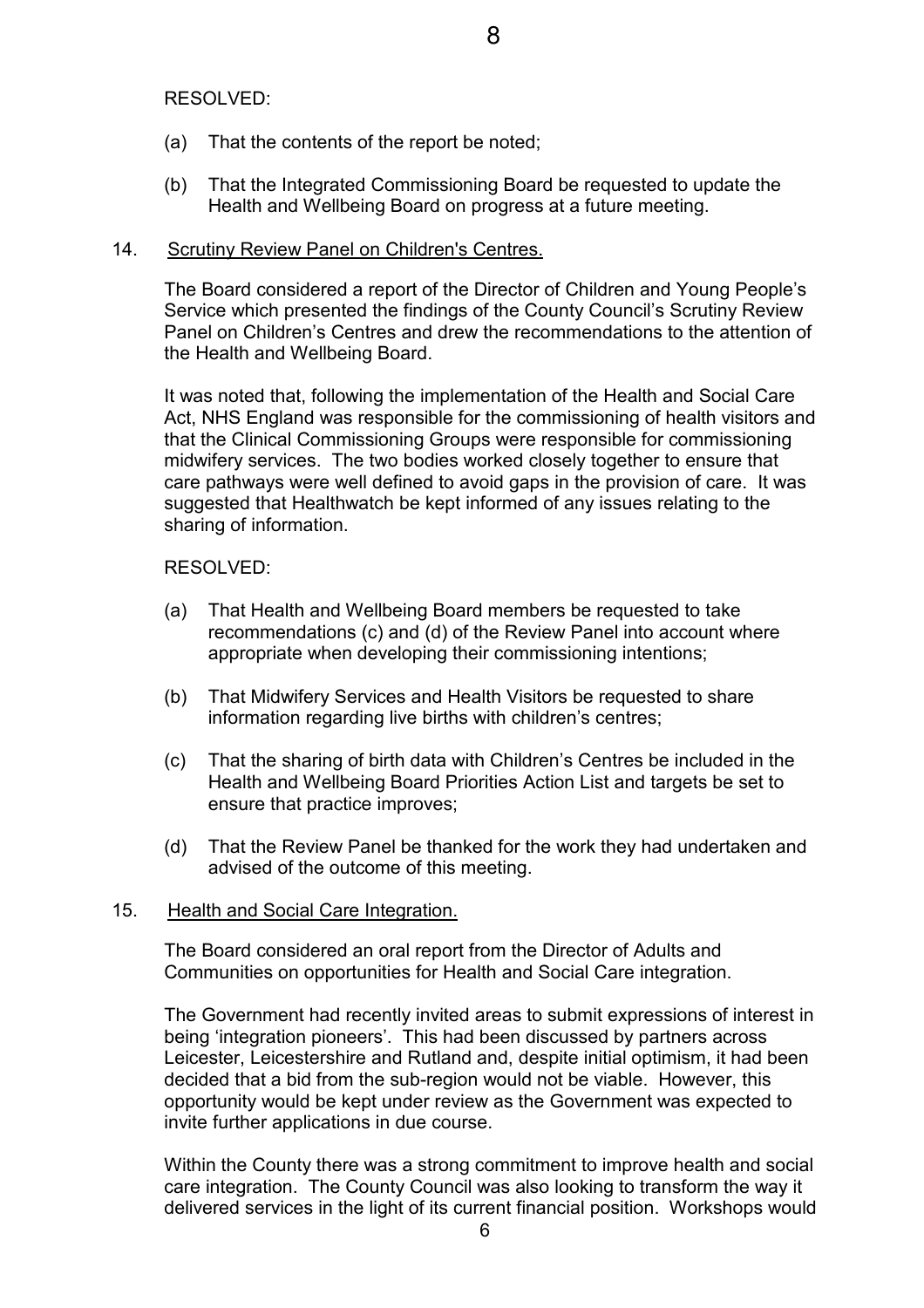take place over the next few months to develop the local vision for integration which would be reported back to the Health and Wellbeing Board in due course.

It would be important for any integration of services to focus on areas which would have the most positive impact on patients and service users.

RESOLVED:

That the information now provided be noted.

16. Date of Next Meeting.

It was noted that the next meeting would take place on Thursday  $5<sup>th</sup>$ September at 2.00pm.

4.00 pm - 5.25 pm CHAIRMAN 13 June 2013